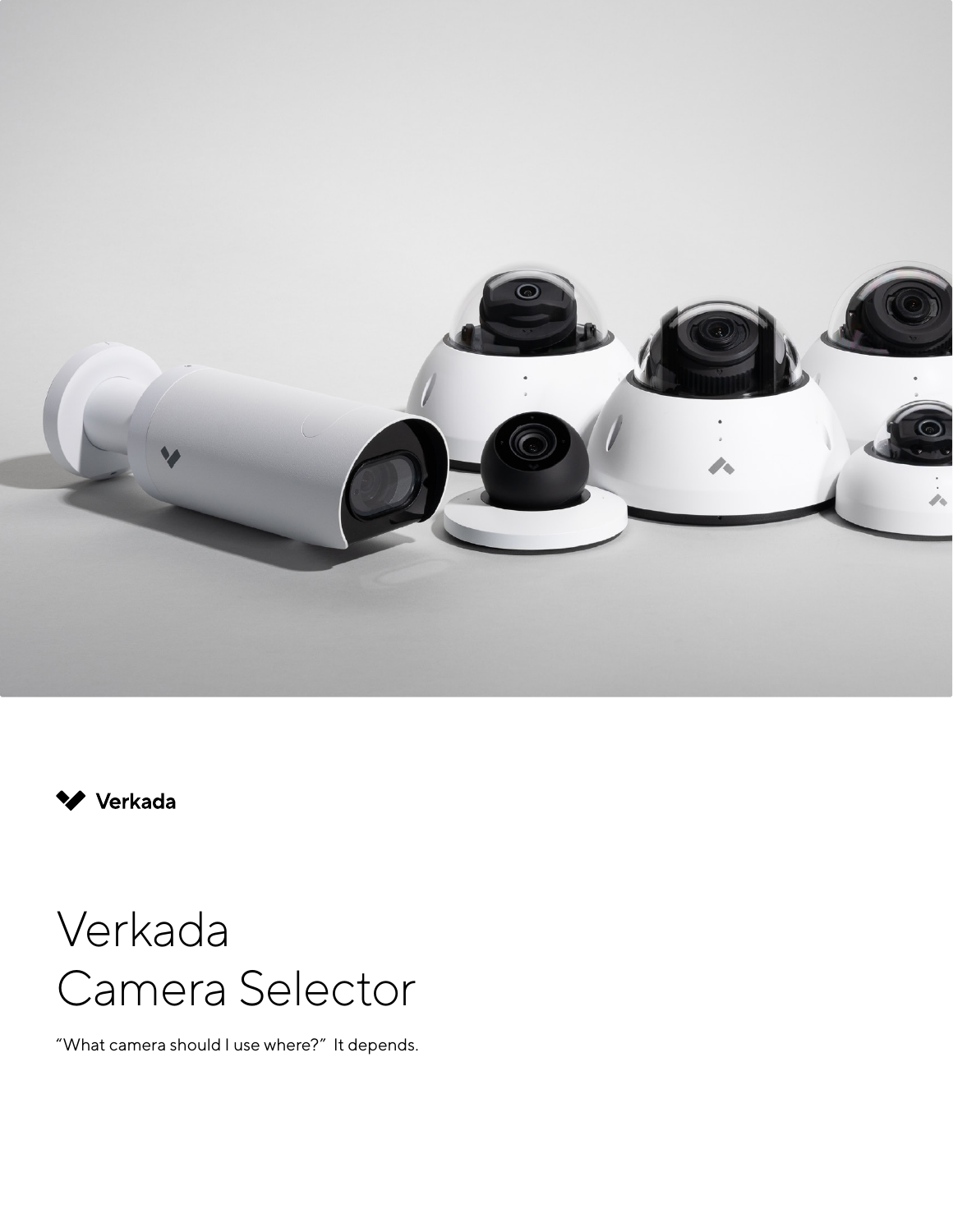# Broad or specific area?

Verkada's broad range of cameras offers our customers the ability to capture a wide variety of scenes from near to far and small to large. Verkada's [Dome,](https://www.verkada.com/security-cameras/dome/) [Mini](https://www.verkada.com/security-cameras/mini/), and [Bullet](https://www.verkada.com/security-cameras/bullet/) cameras are available in fixed, wide–angle lenses; wide–angle lenses with 3x optical zoom; and telephoto lenses to "get up close" to objects/scenes hundreds of feet away.

Verkada's [Fisheye](https://www.verkada.com/security-cameras/fisheye/) cameras are purpose–built to provide broad area coverage either horizontally or vertically. Mounted to a ceiling, the fisheye camera can capture an entire space or hallway intersection in a single, de–warped view or in a de–warped quadrant view. Mounted to a wall, the fisheye provides a panoramic left–to–right view great for use on poles in parking lots, the sides of buildings, or in hallways.

The CD42 and CM41 models offer a 97-degree horizontal [field of view.](https://docs.google.com/presentation/d/1xqfV6eNsPL3upHO7JmHXc7fclhybBrDRh-2H-KSSg4M/edit?usp=sharing) If a customer wants a wider angle view but a fisheye isn't appropriate, the CD52 and CD62 offer a wider horizontal field of view at 105–degrees and 116–degrees respectively.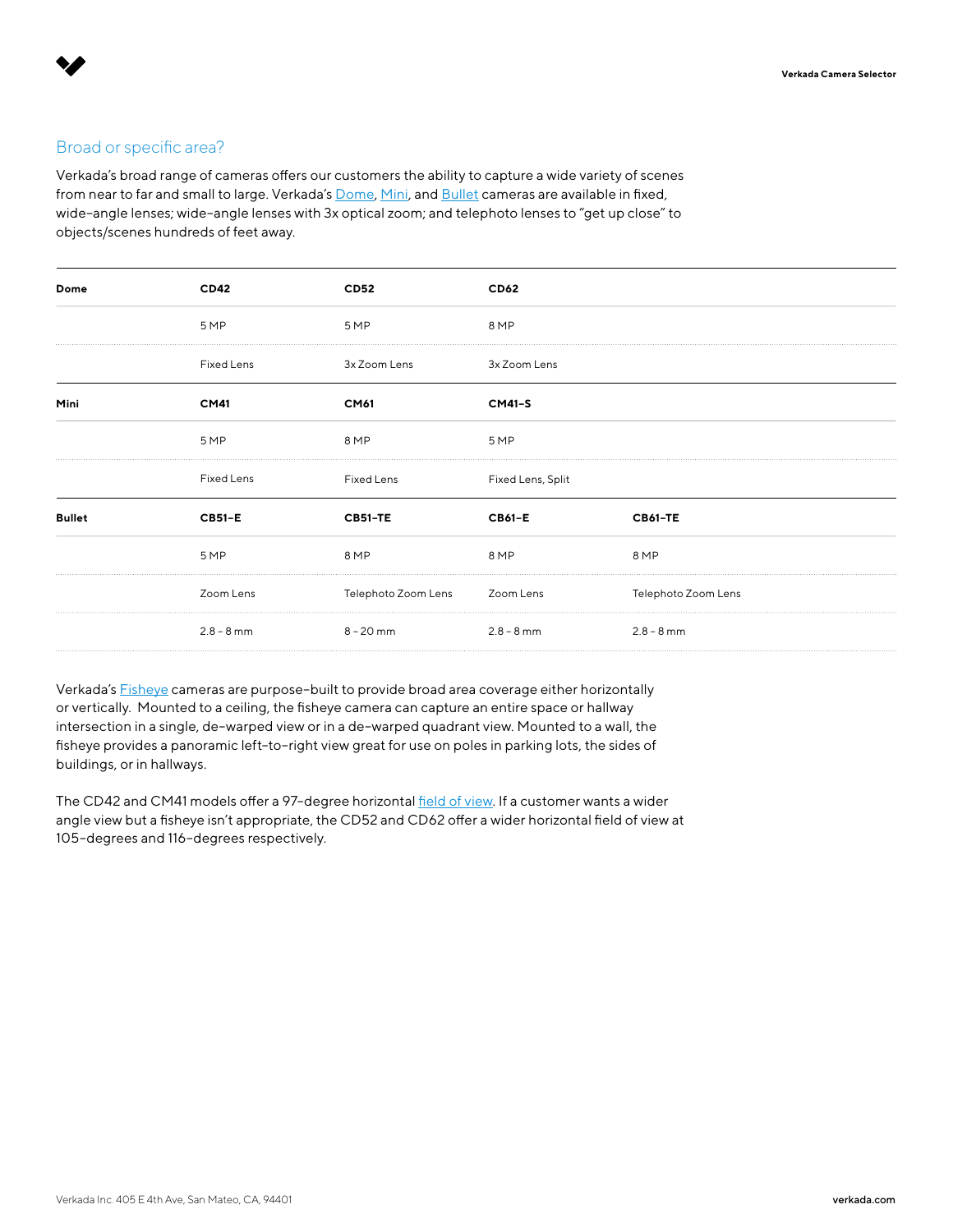# Fixed or mobile deployment?

Security cameras are most often mounted in fixed positions: to walls, ceilings, poles, and other fixed–position mounting devices. While all Verkada cameras are surface-mountable out of the box, we also offer a variety of mounts to meet your needs.

The [CM41–E](https://www.verkada.com/security-cameras/mini/cm41-e/) is built specifically for mobile deployments. With additional certifications beyond our standard outdoor cameras, the CM41–E is perfect for installations in and on vehicles, trains, and buses.

Read more about the CM41-E and mobile deployment[s here.](https://docs.verkada.com/docs/solution_for_mobile_deployments.pdf)

#### Interior or exterior?

The Verkada Dome series cameras are all available in both indoor and outdoor versions. What makes a camera outdoor– rated? Verkda's outdoor Dome cameras, Bullet cameras, and the CM41–E Mini offer industry–standard protection against dust and moisture (IP67) as well as against impact (IK10). Read more about IP and IK ratings [here.](https://help.verkada.com/en/articles/4622405-camera-ratings-ik-and-ip)

|        | Indoor             |                                  |
|--------|--------------------|----------------------------------|
| Dome   | CD42, CD52, CD62   | CD42-E, CD52-E, CD62-E           |
| Mini   | CM41, CM41-S, CM61 | <b>CM41-E</b>                    |
| Bullet | CM41, CM41-S, CM61 | CB51-E, CB51-TE, CB61-E, CB61-TE |
|        | $CF81-E$           | $CF81-E$                         |

Outdoor cameras are also great options for indoor environments where there may be fine dust particles in the air such as industrial or manufacturing environments or other indoor environments that might otherwise experience outdoor conditions (moisture and temperature).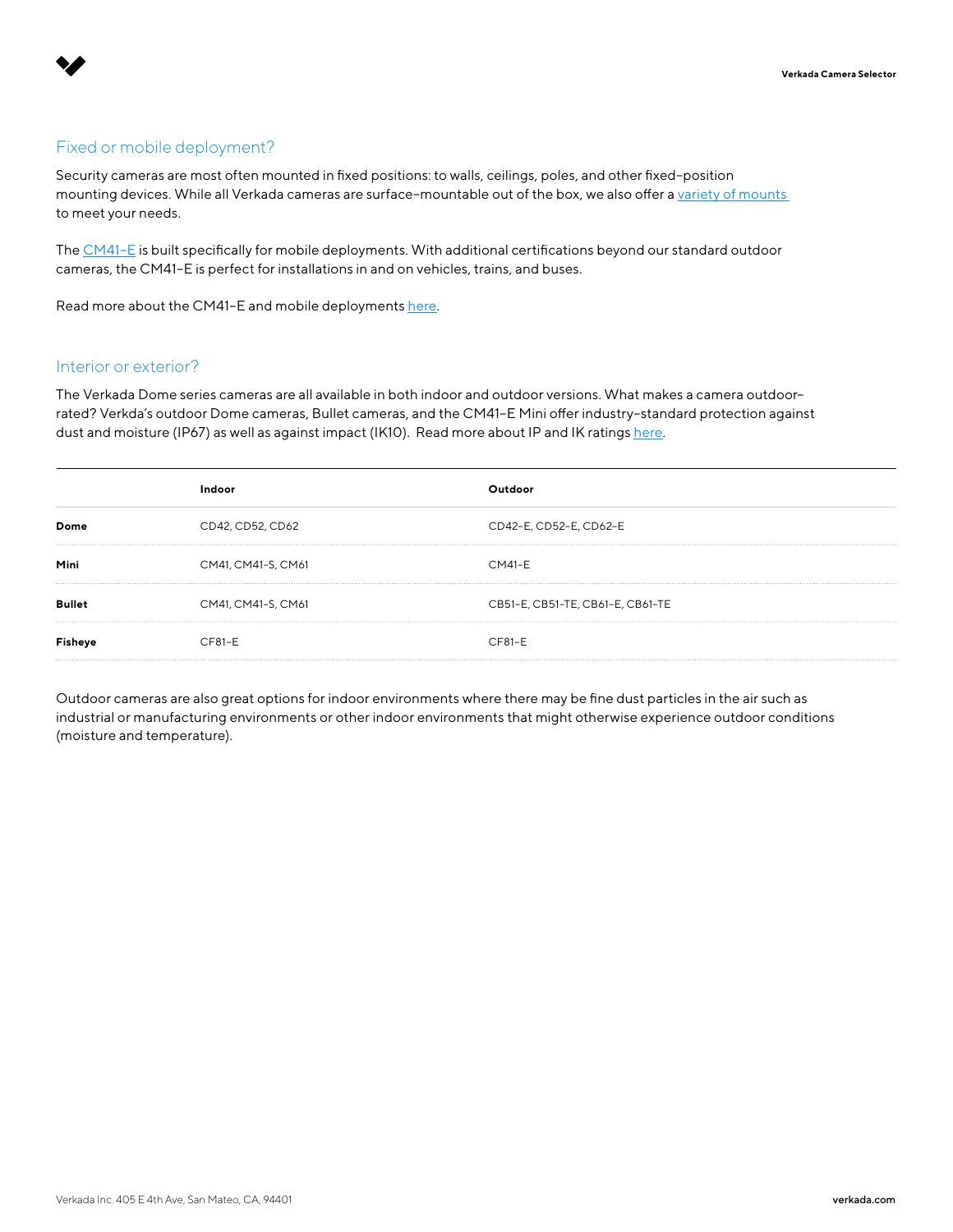# Form factor preference?

Deciding between camera form factors is a part of every camera deployment. Verkada's indoor camera options include Dome and Mini form factors. Outdoor options include Dome, Mini, and Bullet form factors. When would you use which form factor? Here are some things to consider; and when there are multiple options listed consider them listed in order of preference:

| Consideration                                                                   | Recommendation                                                                                                                                                                                                                                                                                                 |
|---------------------------------------------------------------------------------|----------------------------------------------------------------------------------------------------------------------------------------------------------------------------------------------------------------------------------------------------------------------------------------------------------------|
| Should the camera be<br>more noticeable?                                        | Indoor Domes are more noticeable simply because they're larger than the Mini cameras.<br>Verkada's Bullet cameras are bold and noticeable but visually appealing all at the same time. A Dome camera on<br>an arm mount can also make the camera more noticeable.                                              |
| Or less noticeable?                                                             | Use Verkada's Mini cameras when you prefer that the cameras are as inconspicuous as possible. In spaces<br>where aesthetics matter, the CM61 Mini is the perfect fit.<br>Dome cameras can be fairly inconspicuous, especially when mounted under a soffit or even directly on the wall.                        |
| Is the camera used<br>for License Plate<br>Recognition (LPR)?                   | Verkada's Bullet cameras can run in "LPR Mode" to capture images of and characters off of license plates that<br>pass by. Verkada recommends the Telephoto Bullet cameras specifically to get a close-up image of plates.                                                                                      |
| Is the camera fully<br>exposed to weather<br>elements?                          | While all of Verkada's outdoor cameras (Domes, Mini, and Bullets) are designed and tested to withstand the<br>elements, there can be certain situations where the Bullet cameras are better suited to ward off the elements<br>due to a smaller lens covering and a lip over the top end of the camera's face. |
| An outdoor camera<br>requires a wide field<br>of view.                          | Because of the differences in physical housing, Dome cameras can offer a wider field of view when zoomed all<br>the way out than Bullet cameras can.<br>For a very broad field of view, use the Verkada fisheve cameras.                                                                                       |
| Does the camera need to<br>fit in a small space and/or<br>need to be concealed? | The CM41-S "Split Mini" was designed specifically to fit into tight spaces. Banking customers, for example, use<br>the CM41-S inside ATM machines.                                                                                                                                                             |

# LPR mode?

Verkada's License Plate Recognition solution uses a dual–camera system for providing users with the most comprehensive LPR coverage. Operating in LPR Mode, the LPR Camera uses a telephoto lens for capturing high–resolution images of license plates. The Context Camera uses a wide–angle lens to capture the entire vehicle and provide additional visual evidence for each event.

| <b>LPR Camera</b> | Verkada Telephoto Bullet Camera  | CB51-TE (5MP) or CB61-TE (4K) |
|-------------------|----------------------------------|-------------------------------|
| Context Camera    | Verkada Wide Angle Bullet Camera | CB51-E (5MP) or CB61-E (4K)   |

The LPR Feed brings both cameras together, enabling teams to monitor vehicle events in real–time while also being able to filter and search by plate number.

For an overview and demonstration of Verkada LPR, [click here](https://www.verkada.com/surveillance/license-plate-recognition/).

For a more in-depth overview and for steps on configuring LPR, [see our knowledge base.](https://help.verkada.com/en/?q=lpr)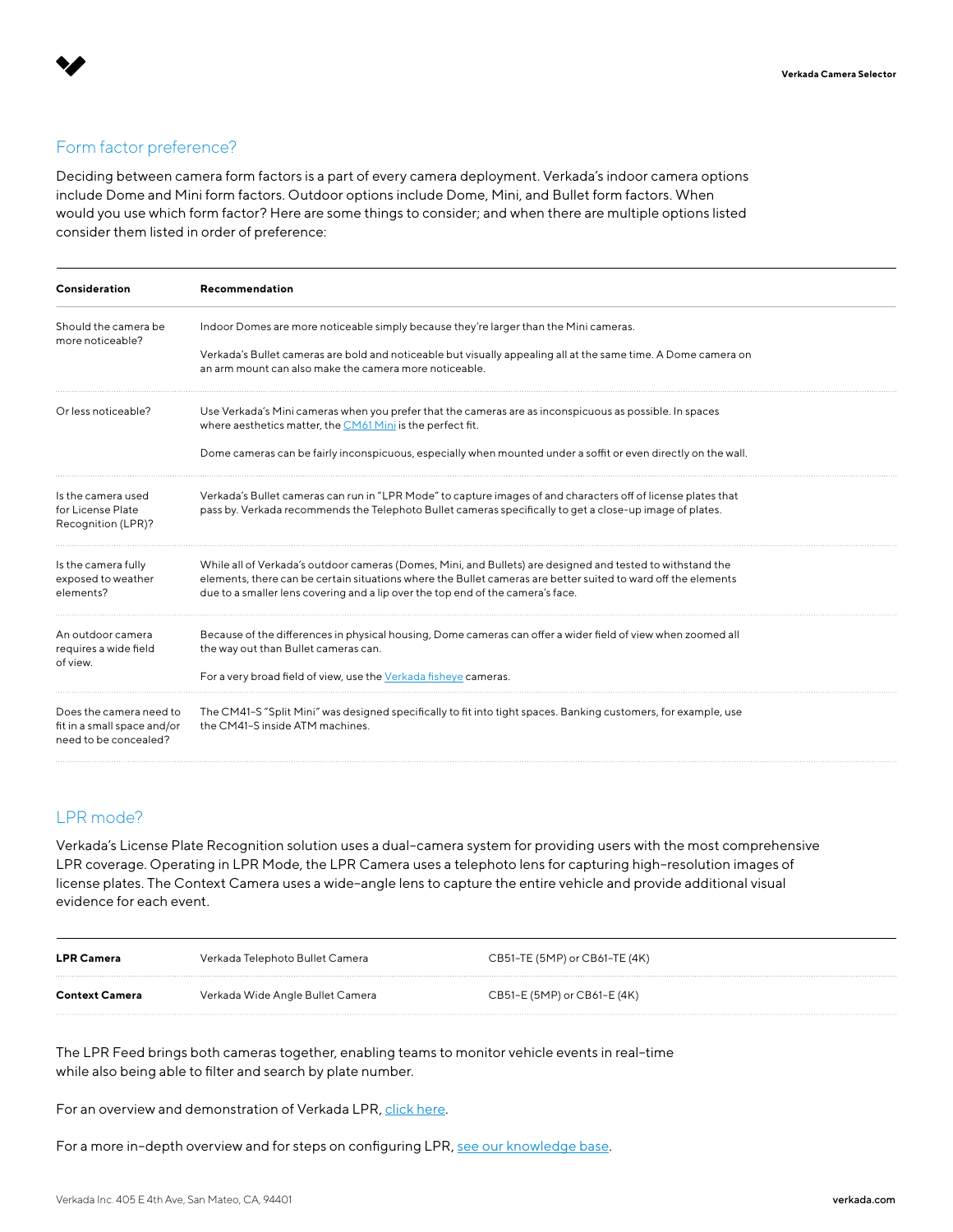# Optical zoom?

Not to be confused with [Digital zoom](https://help.verkada.com/en/articles/1132399-using-digital-zoom), Optical zoom leverages moveable parts within the camera's lens that result in the ability to change the camera's field of view (FoV) from wider to narrower. As you increase the lens's focal length it is as if you are physically moving the camera closer to the coverage area. You're narrowing the field of view while magnifying it without reducing the overall image resolution of the camera.

While each deployment is unique, there are times when optical zoom might be useful or necessary to achieve the desired result:

- The object/area you need to cover is a great distance from where the camera must be mounted. Examples – Large parking lots, parking lot/property entrances, distant buildings/objects, etc.
- You simply want a closer, more cropped view of the scene where analytic features may be in use. Examples – Facility entrances, lobbies, elevator vestibules, security checkpoints.

| Wide Angle   |                  | Telephoto |  |
|--------------|------------------|-----------|--|
| Focal Length | $2.8$ mm- $8$ mm | 8mm-20mm  |  |
|              |                  |           |  |

**Image at No Zoom**





CB61–E at 2.8mm CB61–TE at 8mm

**Image at Full Zoom**





CB61–E at 8mm CB61–TE at 20mm

Verkada Dome cameras offer fixed and zoom options and the Bullet series offers zoom and "telephoto zoom" options.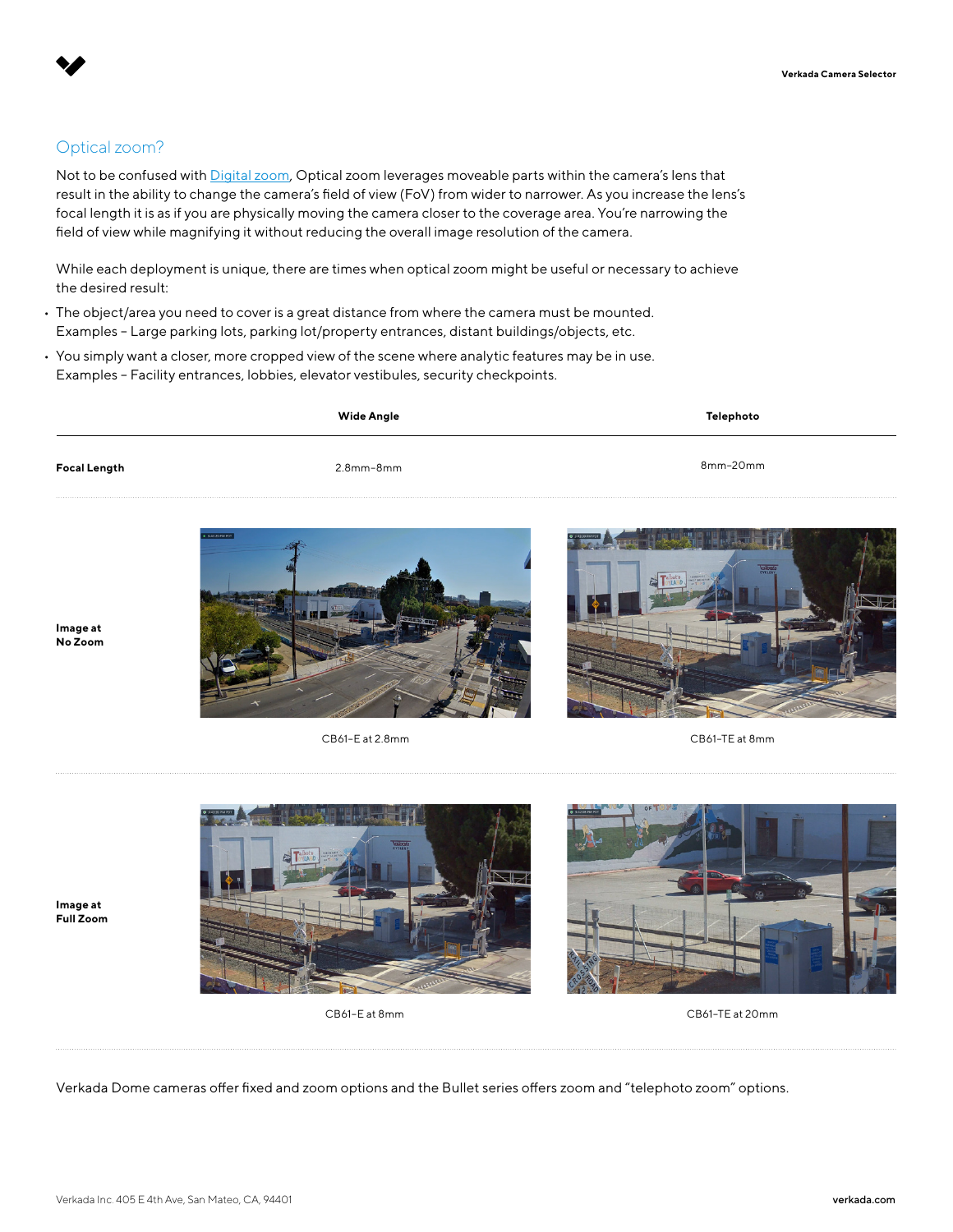## Level of detail

Across the camera product line Verkada offers 5, 8, and 12 megapixel (MP) options. Megapixel means 1,000,000 pixels. So a 12MP camera has 12,000,000 pixels (horizontal resolution multiplied by vertical resolution). A camera's megapixel rating is therefore directly related to its resolution. More pixels mean more detail.

Below is a relative comparison of the image size of a variety of different video resolutions starting with the standard "DVD" resolution of 720 x 480 (or .3 MP), to 1080P / 2MP, all the way up to 12 MP. As you can see, an 8MP camera ("4K" resolution) is substantially larger / more detailed than 1080P / 2MP.

| $12MP - 4000 \times 3000$ |                          |                          |                                                        |                  |
|---------------------------|--------------------------|--------------------------|--------------------------------------------------------|------------------|
| 8MP-3840 x 2160 - "4K"    |                          |                          |                                                        |                  |
|                           | $5MP - 2688 \times 1944$ |                          |                                                        |                  |
|                           |                          | $3MP - 2048 \times 1536$ |                                                        |                  |
|                           |                          |                          | $2MP - 1600 \times 1200$<br>1080P - 1920 x 1080 - "HD" |                  |
|                           |                          |                          | $720P - 1280 \times 720$                               | $DVD - 720 x480$ |
|                           |                          |                          |                                                        |                  |

#### **When is it important to have a higher level of detail?**

- Generally speaking when the maximum amount of video detail is preferred.
- When face searching/matching is a critically important function of the camera.
	- For more information about deploying cameras for People Analytics, [refer to the User Guide for People Analytics.](https://docs.verkada.com/docs/video-security-guide-people-analytics.pdf)
	- For more information about deploying cameras for License Plate Recognition (LPR), refer to the [Overview](https://help.verkada.com/en/articles/4612507-license-plate-recognition-overview) and [Configuration](https://help.verkada.com/en/articles/4612523-configuring-license-plate-recognition) support articles.
- To comprehensively cover large areas.
- To achieve the widest field of view possible without using a fisheye lens.
- To provide the best ability to read text/numbers on objects within the camera's field of view.

#### **When might it be more appropriate to use a 5MP camera instead of an 8MP camera?**

- Generally speaking when great coverage is needed but the maximum amount of detail is not critical.
- Where simply knowing if there is motion/activity is all that is required, and not detailed depictions of thereof.
- Video coverage is required but the specific area covered by the camera can be considered "low priority".
- Where analytic features aren't in use.
- The customer is overly concerned with the price.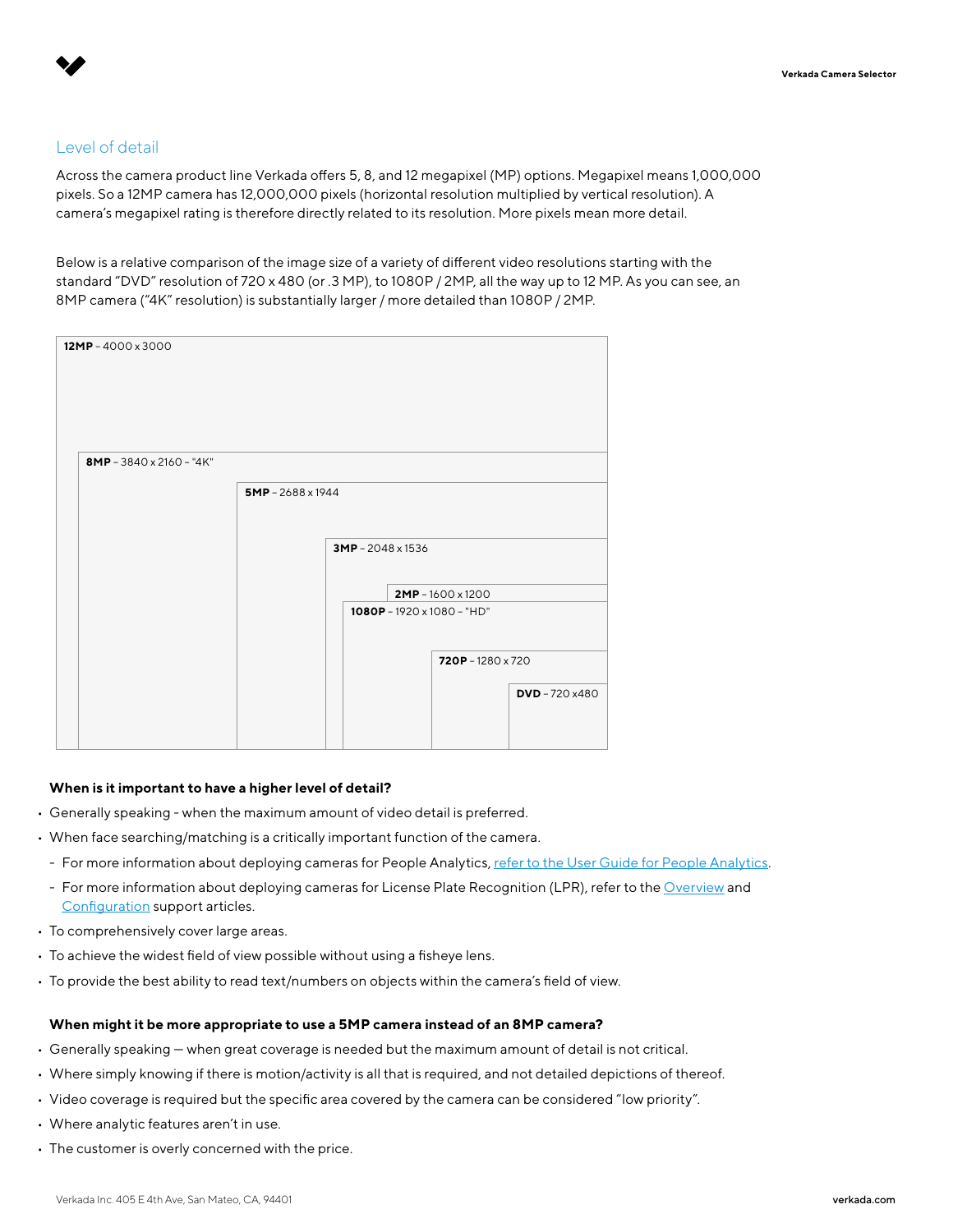# Video retention

What makes Verkada unique in the video security industry is our ability to provide guaranteed standard quality retention onboard each and every camera. Across the camera product line, we offer standard retention options of 30, 60, 90, 120, and 365 days of guaranteed retention.

Furthermore, Verkada customers can mix and match camera retention options according to specific retention needs eliminating the need to size and manage complex and cumbersome on–prem storage solutions.

| <b>Camera Series</b> | Camera Model  | Max Retention in Days |              |              |              |              |  |  |
|----------------------|---------------|-----------------------|--------------|--------------|--------------|--------------|--|--|
|                      |               | 30                    | 60           | 90           | 120          | 365          |  |  |
| Dome                 | CD42          | $\checkmark$          | $\checkmark$ | $\checkmark$ | $\checkmark$ | $\checkmark$ |  |  |
|                      | CD52          | $\checkmark$          | $\checkmark$ | $\checkmark$ | $\checkmark$ | $\checkmark$ |  |  |
|                      | CD62          | $\checkmark$          | $\checkmark$ | $\checkmark$ |              |              |  |  |
| Mini Dome            | CM41          | $\checkmark$          | $\checkmark$ | $\checkmark$ | $\checkmark$ | $\checkmark$ |  |  |
|                      | <b>CM41-E</b> | $\checkmark$          | $\checkmark$ | $\checkmark$ |              | $\checkmark$ |  |  |
|                      | CM41-S        | $\checkmark$          |              | $\checkmark$ |              |              |  |  |
|                      | CM61          | $\checkmark$          | $\checkmark$ | $\checkmark$ |              |              |  |  |
| Fisheye              | $CF81-E$      | $\checkmark$          | $\checkmark$ | $\checkmark$ |              |              |  |  |
| <b>Bullet</b>        | $CB51-E$      | $\checkmark$          | $\checkmark$ | $\checkmark$ |              | $\checkmark$ |  |  |
|                      | CB51-TE       | $\checkmark$          | $\checkmark$ | $\checkmark$ |              | $\checkmark$ |  |  |
|                      | CB61-E        | $\checkmark$          | $\checkmark$ | $\checkmark$ |              |              |  |  |
|                      | CB61-TE       | $\checkmark$          | $\checkmark$ | $\checkmark$ |              |              |  |  |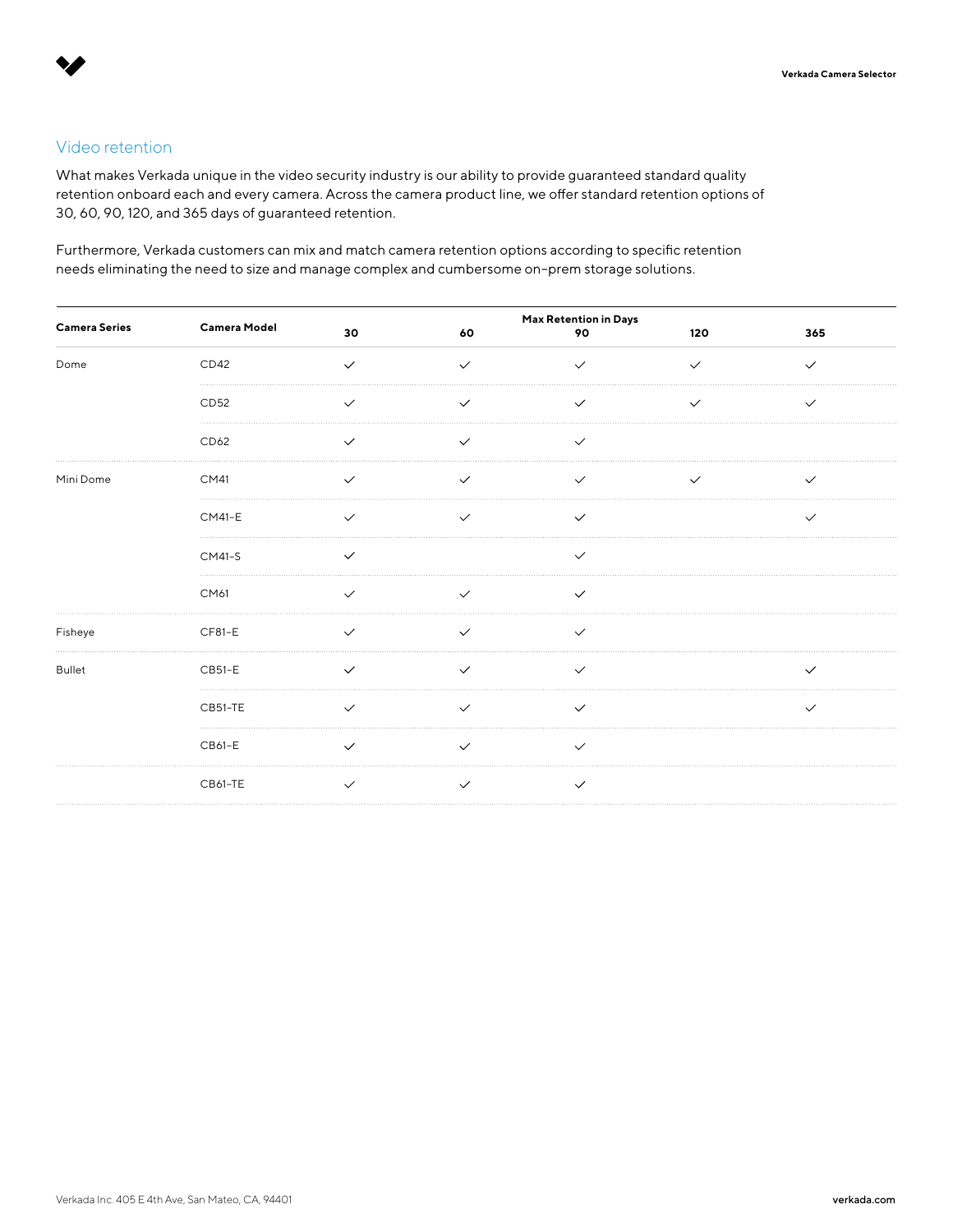# Verkada mounts

Out of the box, each Verkada camera is able to be surface–mounted or attached to a variety of different junction box sizes. If there's a need or preference to use a specific mount, Verkada offers a full line of mounts.

## Camera mounts overview



ACC–MNT–1 Pendant Cap **Compatible with**  D30, D50, D80, CF81–E, and ACC–MNT–2



ACC–MNT–6 Mini Junction Box Mount **Compatible with** Mini Series



ACC–MNT–2 Arm Mount **Compatible with**  ACC–MNT–1, ACC–MNT–4, ACC–MNT–5, ACC–MNT–8, ACC–MNT–9, and ACC–MNT–10



ACC–MNT-7 Angle Mount **Compatible with**  Dome Series, Fisheye Series, D30, D50, D80, SV11, ACC–MNT–4, ACC–MNT–9, and ACC–MNT–10



ACC–MNT–3 L–Bracket Mount **Compatible with** Dome Series, Fisheye Series, D30, D50, ACC–MNT–4, ACC–MNT–9, and ACC–MNT–10



ACC–MNT–8 Pendant Cap Mount (Gen 2) **Compatible with**  Dome Series, Fisheye Series, D30, D50, D80, SV11 and ACC–MNT–2



ACC–MNT–4 Pole Mount

**Compatible with**  ACC–MNT–2, ACC–MNT–3 and ACC–MNT–7



ACC–MNT–9 Pole Mount (Gen 2) **Compatible with** 

the Bullet Series and ACC–MNT–2, ACC–MNT–3, or ACC–MNT–7



ACC–MNT–5 Mini Pendant Cap Mount **Compatible with**  Mini Series, D40 and ACC–MNT–2



ACC–MNT–10 Corner Mount **Compatible with**  ACC–MNT–2, ACC–MNT–3, ACC–MNT–7, Dome Series, and Bullet Series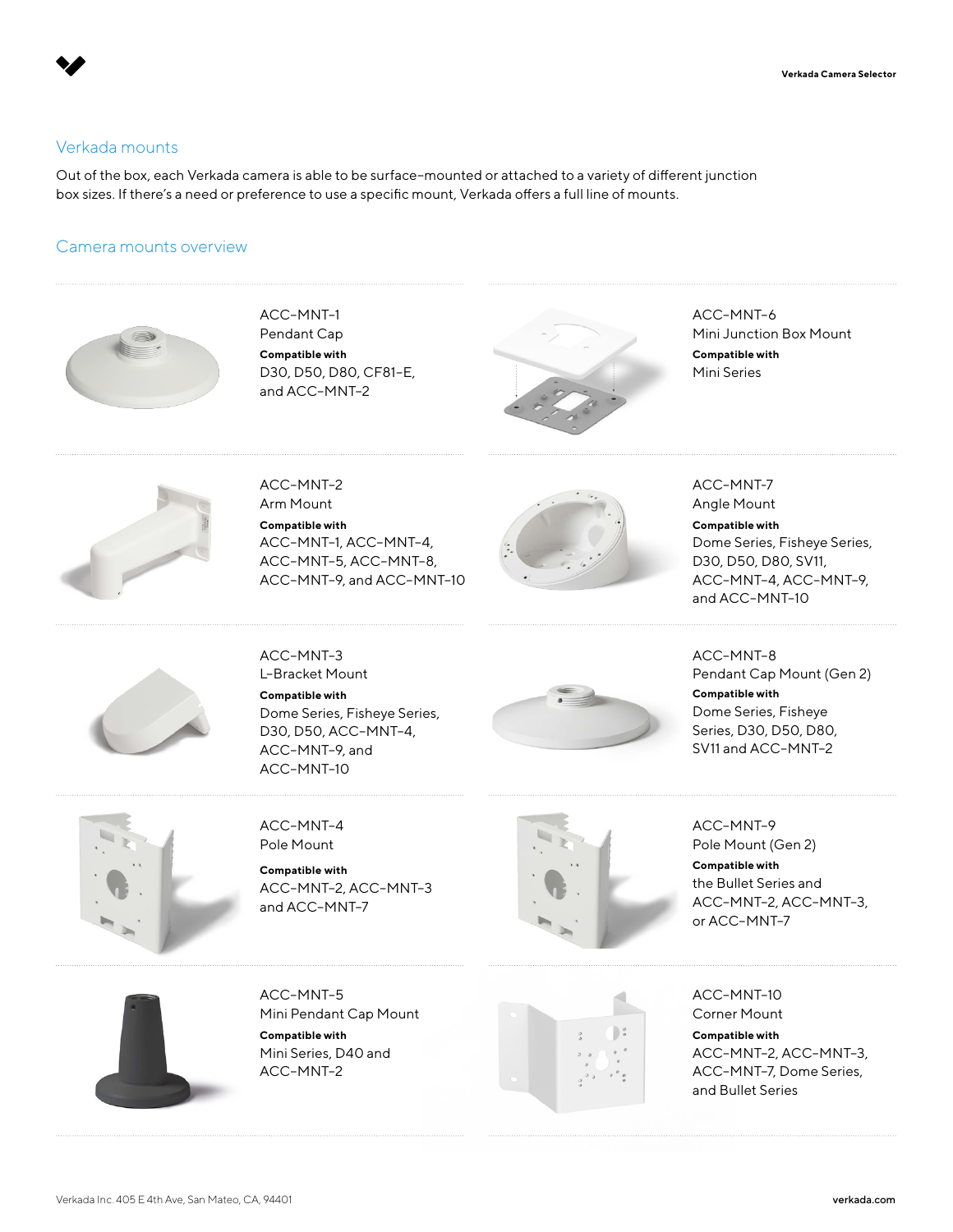#### When to use which mounts:

| Mount      | Comments                                                                                                                                                                                                                                |
|------------|-----------------------------------------------------------------------------------------------------------------------------------------------------------------------------------------------------------------------------------------|
| ACC-MNT-1  | This mount can attach directly to 0.75" female NPT and 1.5" male NPT threads allowing customers to drop a D30, D50, or<br>D80 camera down from a high ceiling. This mount is deprecated; use ACC-MNT-8.                                 |
| ACC-MNT-2  | Use the arm mount to protrude a camera off of a wall either to make it more noticeable and/or to point the camera back<br>towards the building to cover a door for example. This mount requires a pendant cap mount as well.            |
| ACC-MNT-3  | Use the L-shaped bracket to point the dome of the camera down in order to achieve a steeper downward viewing angle.                                                                                                                     |
| ACC-MNT-4  | Attach Dome or Fisheye cameras or other mounts to a pole ranging from 1.25" in diameter up to 6" in diameter. This mount is<br>deprecated; use ACC-MNT-9.                                                                               |
| ACC-MNT-5  | Use this mount to attach CM41s and CM61s to 0.75" female NPT and 1.5" male NPT threads or to the arm mount.                                                                                                                             |
| ACC-MNT-6  | Enables the CM41 and CM61 to be attached directly to a standard junction box.                                                                                                                                                           |
| ACC-MNT-7  | Most commonly used when wall-mounting a fisheye camera to achieve a slightly more downward angle so as to see less of<br>the sky or the ceiling above the camera. Can also be used to enable a steeper sideward angle of a dome camera. |
| ACC-MNT-8  | This mount can attach directly to 0.75" female NPT and 1.5" male NPT threads allowing customers to drop a camera down<br>from a high ceiling.                                                                                           |
| ACC-MNT-9  | Attach cameras or other mounts to a pole ranging from 1.25" in diameter up to 6" in diameter.                                                                                                                                           |
| ACC-MNT-10 | Use this mount to attach a camera to a corner.                                                                                                                                                                                          |

See [this documentation article](https://www.verkada.com/docs/accessories-list.pdf) for a full description of which cameras can attach to which mounts and which mounts can attach to other mounts. A flowchart of the most used scenarios can be found on the next page.